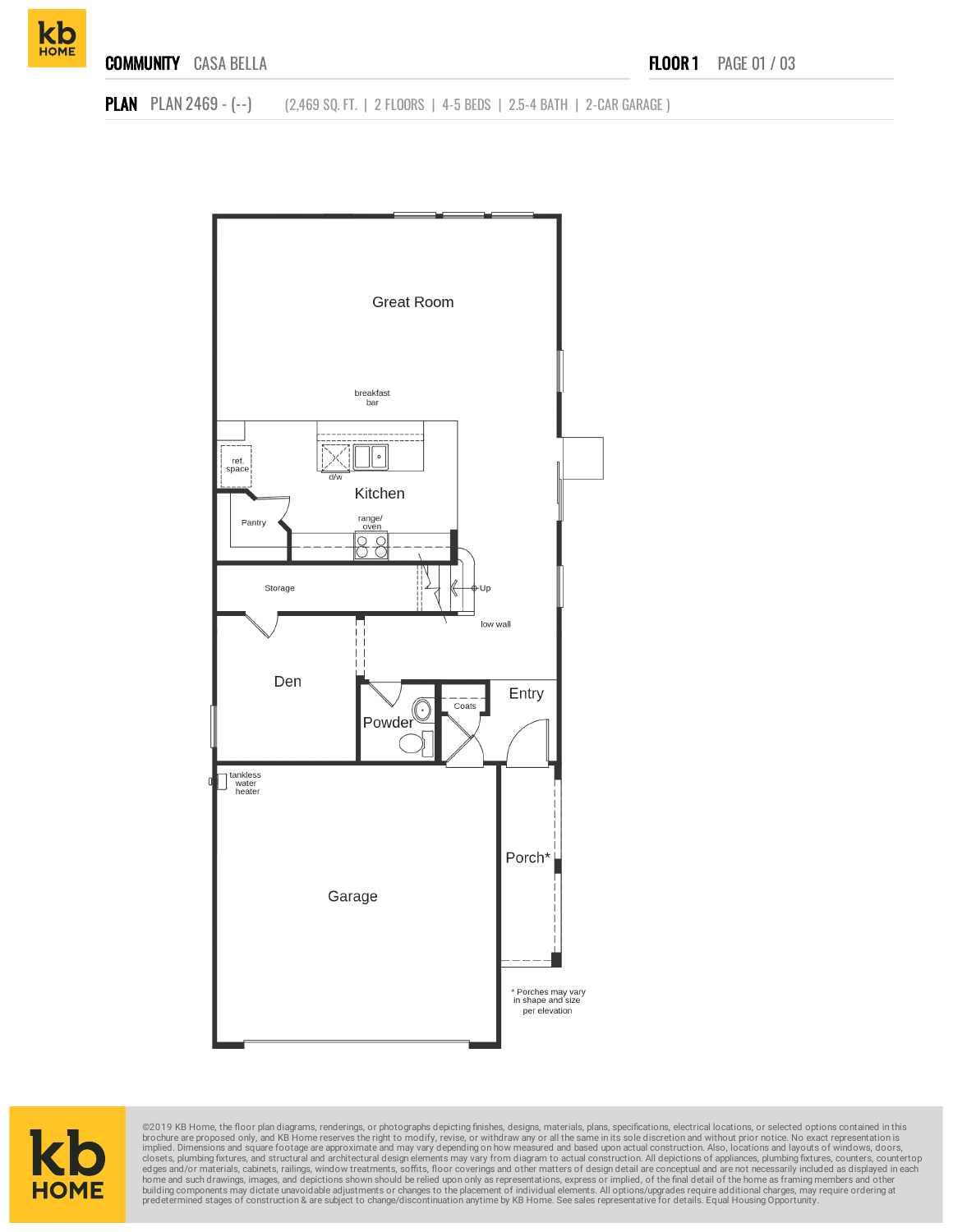



\*\*Exterior elevations selected may affect the following items:<br>the presence of a niche; the shape or size of a room (potentially<br>affecting the overall square footage of the house); and the size, quantity, location and configuration of windows.



©2019 KB Home, the floor plan diagrams, renderings, or photographs depicting finishes, designs, materials, plans, specifications, electrical locations, or selected options contained in this brochure are proposed only, and KB Home reserves the right to modify, revise, or withdraw any or all the same in its sole discretion and without prior notice. No exact representation is<br>implied. Dimensions and square foota home and such drawings, images, and depictions shown should be relied upon only as representations, express or implied, of the final detail of the home as framing members and other<br>building components may dictate unavoidab